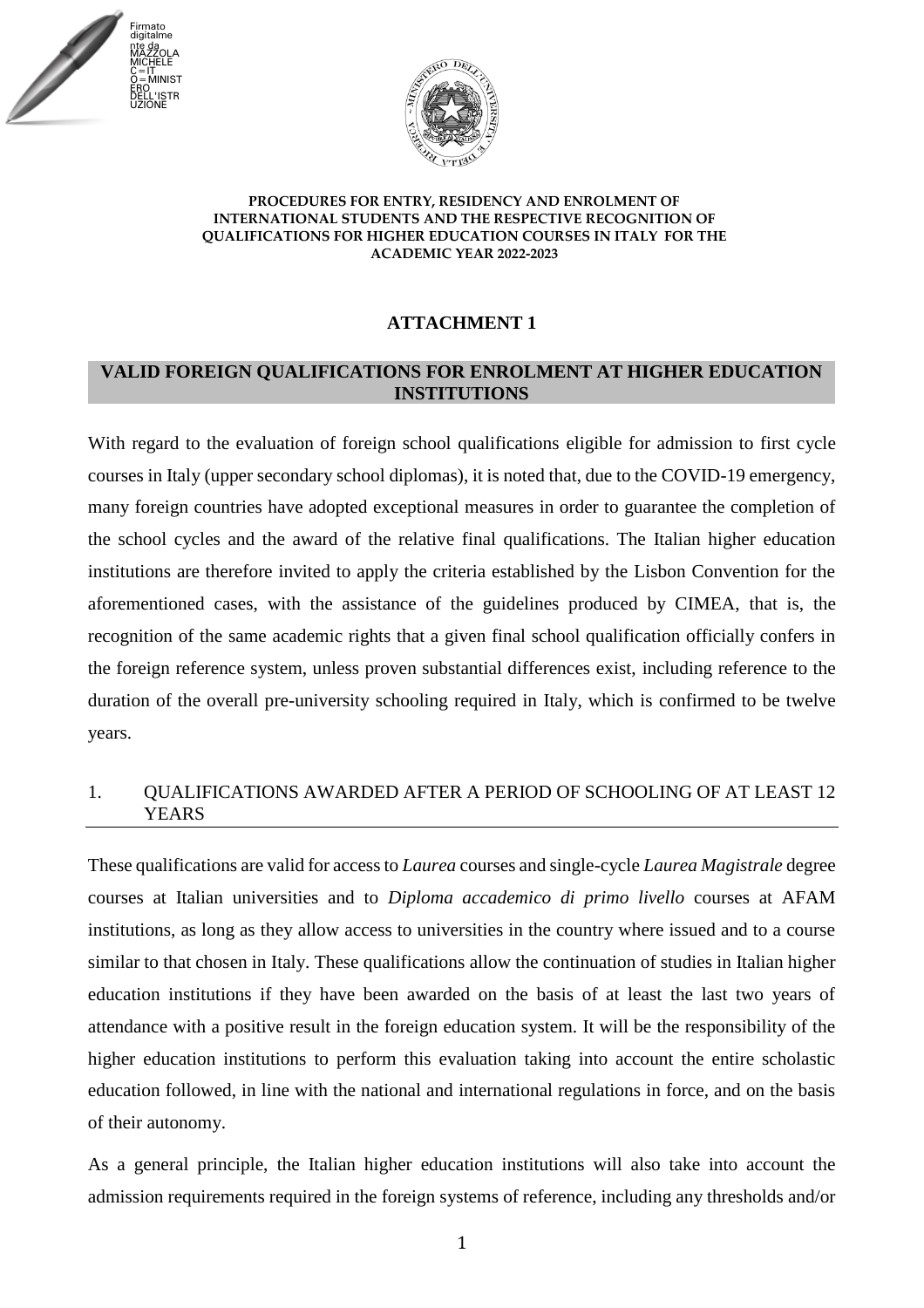

minimum grade requirements, the level of education achieved and the presence of curricular components relating to specific subjects/disciplines, in consideration of their number, their nature and content, all this without prejudice to the specific cases referred to in the following points of this Attachment.

The Italian higher education institutions may still request additional admission requirements, in line with their own regulations and with the chosen course of study.

In the calculation of the twelve years, the pre-school year may be taken into consideration, where applicable and officially recognised as an integral part of the scholastic path at a national level, on the condition that the attendance of this year is compulsory and an integral part of the curriculum and that the programme foresees the teaching of reading and writing of the language of the country, and the initial notions of arithmetic.

# 2. QUALIFICATIONS AWARDED AFTER A PERIOD OF SCHOOLING OF LESS THAN 12 YEARS

In order to compensate for any missing years of schooling, where it is necessary to evaluate qualifications obtained at the end of a school education of less than 12 years, higher education institutions may alternatively request:

- 1. The academic transcripts certifying the passing of all the exams foreseen for the first year of university studies in the case of the eleven-year local school system, or the academic transcripts certifying the passing of all the exams scheduled for the first two academic years in the case of a ten-year local school system.
- 2. An official Italian or foreign post-secondary study qualification obtained in a non-university higher education institution in a subject related to the chosen course, lasting one year in the case of an eleven-year local school system, or two years in the case of a ten-year local school system, respectively.
- 3. Certificates from other Italian universities regarding the completion of a foundation course which compensates for the years of missing education.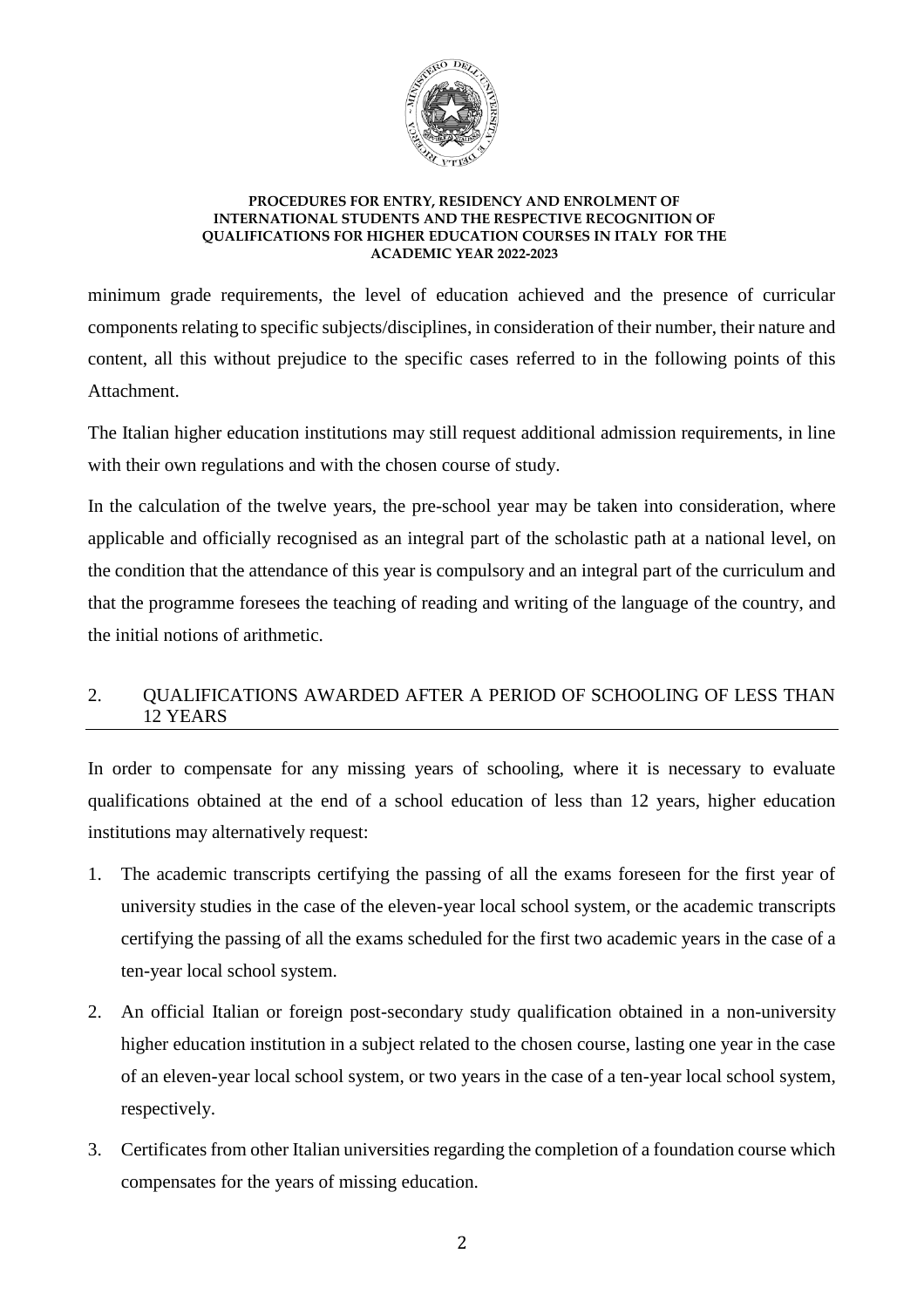

4. Certificates awarded in-house relating to the passing of foundation courses, including those of less than one academic year, which impart adequate knowledge, competences and skills to attend the chosen course of study within the same institution.

The certifications for passing foundation courses can also be used in order to fill those additional requirements required for entry to the courses, which are different from the years of schooling, but in no case can they remedy the absence of a "Diploma of upper secondary school or other qualification obtained abroad, recognised as eligible" (Ministerial Decree 270/2004 and Presidential Decree 212/2005).

# 3. MISSING DOCUMENTATION REFERRING TO THE PASSING OF ACADEMIC COMPETENCE EXAMS

In the event that there are tests of academic competence in foreign school and higher education systems, which are mandatory or normally required for admission to courses at universities of the respective countries of origin, these certificates must necessarily be presented in order to guarantee entry to Italy for the same academic courses. It should be remembered that the requirement indicated in point 2 of this document, referring to the total schooling of 12 years, must in all cases always be respected, even in the presence of a certificate of successful completion of any academic competence tests.

In the absence of this certification, higher education institutions may alternatively request:

1. Proof of enrolment in a university course in another country and/or foreign system different from that of origin with reference to the final secondary school qualification, as well as the relative certification of passing all the exams required for the first year of university studies carried out in the aforementioned academic path. In the event that a final secondary school qualification of 11 years of overall schooling is presented, the relative certification of passing all the required exams must be attached with reference to the first two years of university studies carried out in the foreign country.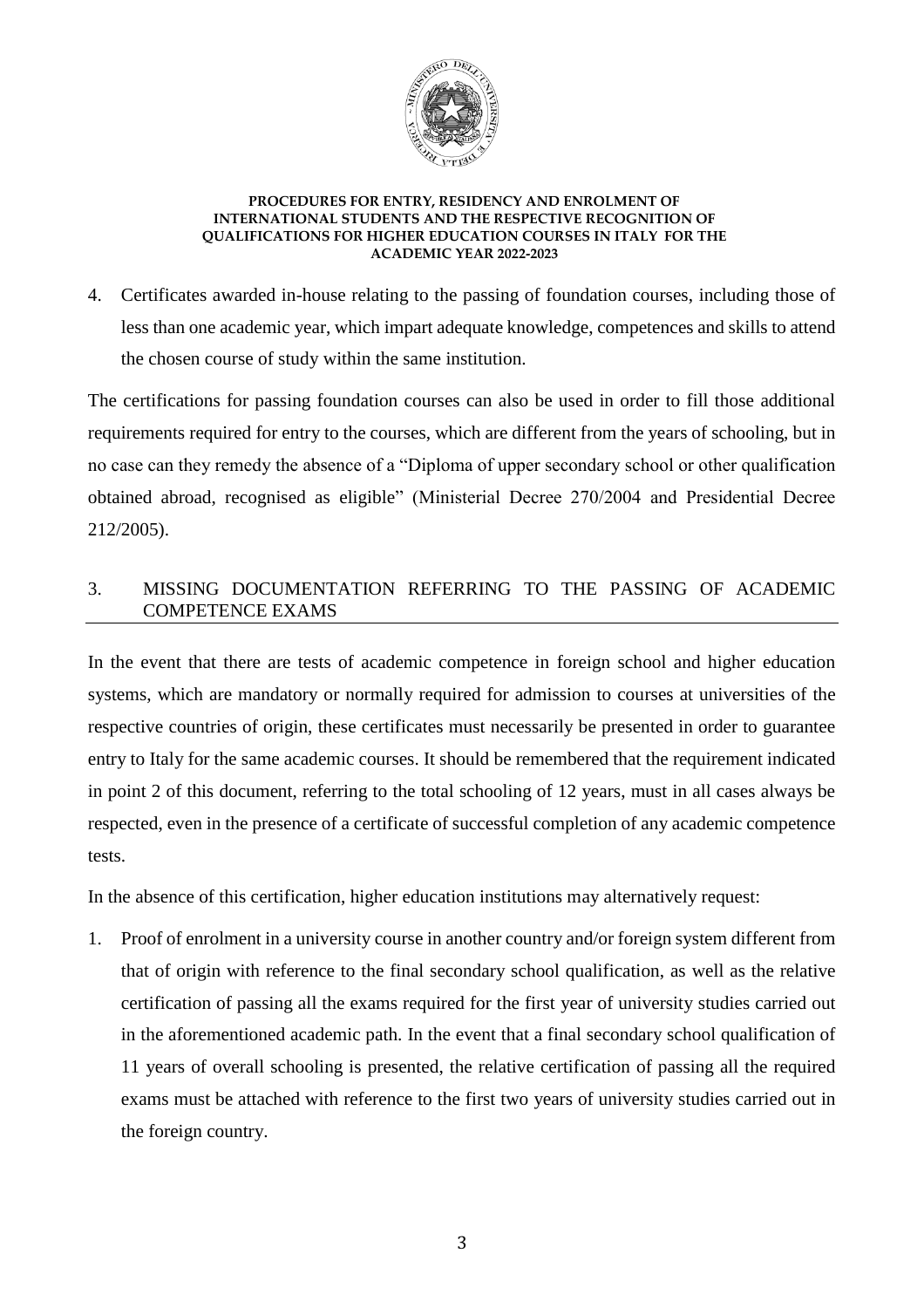

- 2. An official Italian or foreign post-secondary study qualification obtained in a non-university higher education institution and in a subject similar to the chosen course, with a minimum duration of one year. In the event that a final secondary school qualification of 11 years of overall schooling is presented, the relative official Italian or foreign post-secondary study qualification must have a minimum duration of two years.
- 3. Certifications by Italian universities relating to the successful completion of foundation courses.

The aforementioned additional and complementary certifications to secondary school qualifications obtained in the absence of documentation proving the passing of the academic competence tests, only allow enrolment in the first academic year in Italy and cannot be further evaluated for enrolments with course abbreviation, in order to avoid a double evaluation of the same qualifications.

It should be remembered that the certifications for passing foundation courses cannot in any way remedy the absence of a "Diploma of upper secondary school or other qualification obtained abroad, recognised as eligible" (Ministerial Decree 270/2004 and Presidential Decree 212/2005).

As already indicated in point 1 of this Attachment, Italian higher education institutions will also take into account the admission requirements requested in the foreign systems of reference, including any thresholds and/or minimum grade requirements, the level of education achieved and the presence of curricular components relating to specific subjects/disciplines, in consideration of their number, their nature and content, all this without prejudice to the following points of this Attachment. In order to remedy the absence and/or failure to achieve these additional requirements, the higher education institutions may follow the suggestions set out in the following point.

### 4. QUALIFICATIONS AWARDED BY UNIVERSITY INSTITUTES OF ECCLESIASTICAL STUDIES LOCATED IN ITALY AND APPROVED BY THE HOLY **SEE**

Pending implementation of the recent "Agreement between the Italian Republic and the Holy See for the Application of the Lisbon Convention on the recognition of qualifications relating to higher education in the European Region" of 13 February 2019, and awaiting further indications in this regard, these titles must be endorsed by the competent ecclesiastical authorities. Candidates with such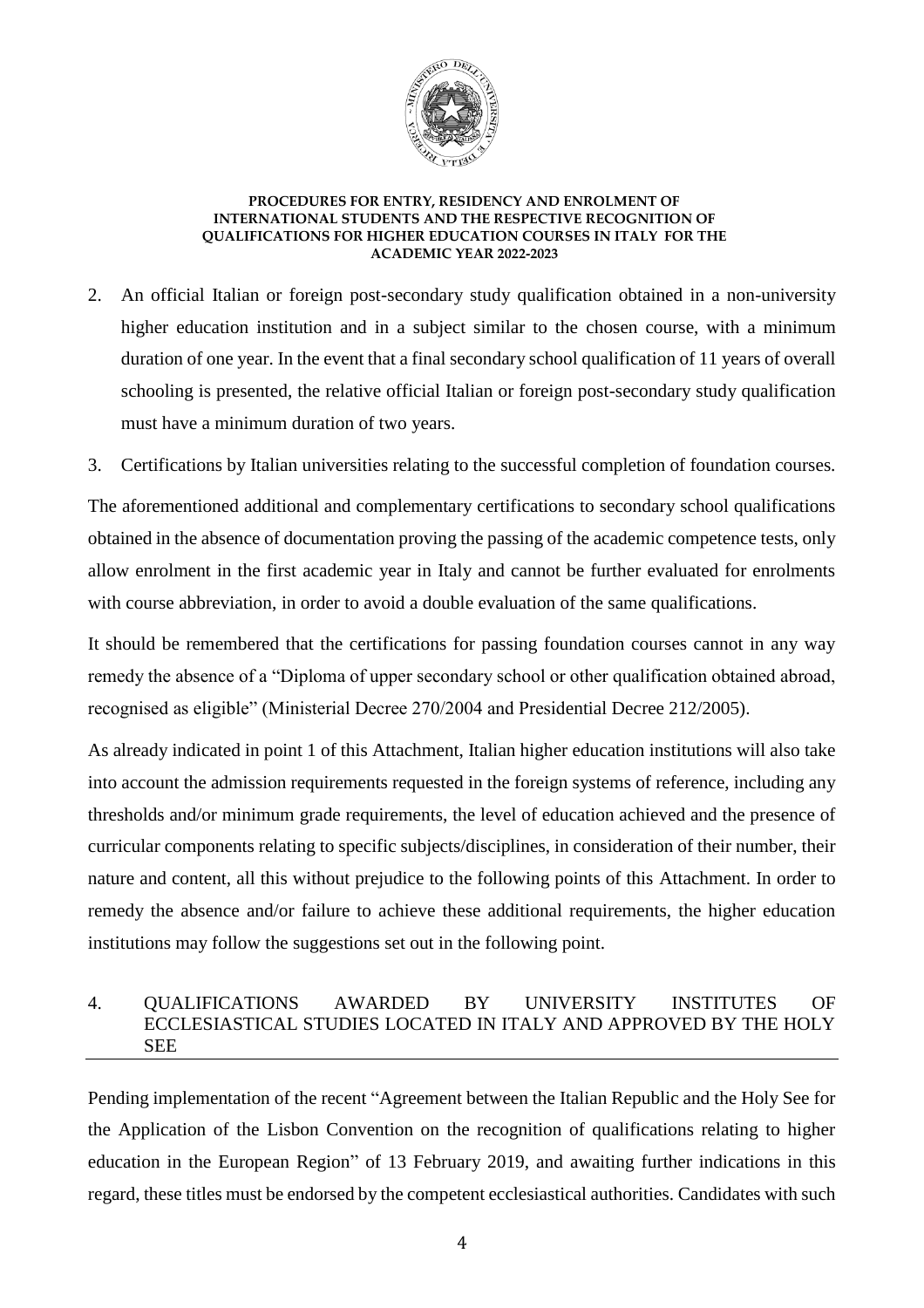

authenticated qualifications need only present a copy of the qualification to the University in question and produce the original after the admission tests, at the time of a consequent actual enrolment.

# 5. UNITED STATES HIGH SCHOOL QUALIFICATION

Students holding a *High School Diploma (HSD)* who have passed at least three US *"Advanced Placements"* (APs) with a score from 3 to 5, in three different subjects and related to the university course selected can be enrolled in the first academic year. The holding of an "AP" in Italian will be a mandatory requirement only for students with foreign citizenship. An "AP" in Italian will not be acceptable in the case of students with Italian citizenship or in the case of enrolment in courses taught entirely in English. These qualifications allow the continuation of studies in Italian higher education institutions if they have been awarded on the basis of at least the last two years of attendance, with a positive outcome, in the foreign education system.

It will be the responsibility of the higher education institutions to perform the evaluation of qualifications taking into account the entire education path followed, in line with the national and international regulations in force, and on the basis of their autonomy.

Students in possession of a *High School Diploma* which is followed and supplemented by a complete year of subsequent academic study can also be enrolled. This enrolment will be possible even if the attendance of the course following the award of the *High School Diploma* qualification takes place in university institutions of a third country. In this case, the competent academic bodies of the Italian higher education institutions evaluate the overall adequacy of the study path itself, which cannot in any case last less than one year. It is understood that, in such cases, the year of university studies evaluated for enrolment purposes cannot be further evaluated for enrolments with course abbreviation, in order to avoid a double evaluation of the same qualifications.

### 6. UNITED KINGDOM QUALIFICATIONS

The final qualifications called *General Certificate of Education (GCE)* and *International General Certificate of Education (IGCE)*, issued by official certification bodies of the United Kingdom, allow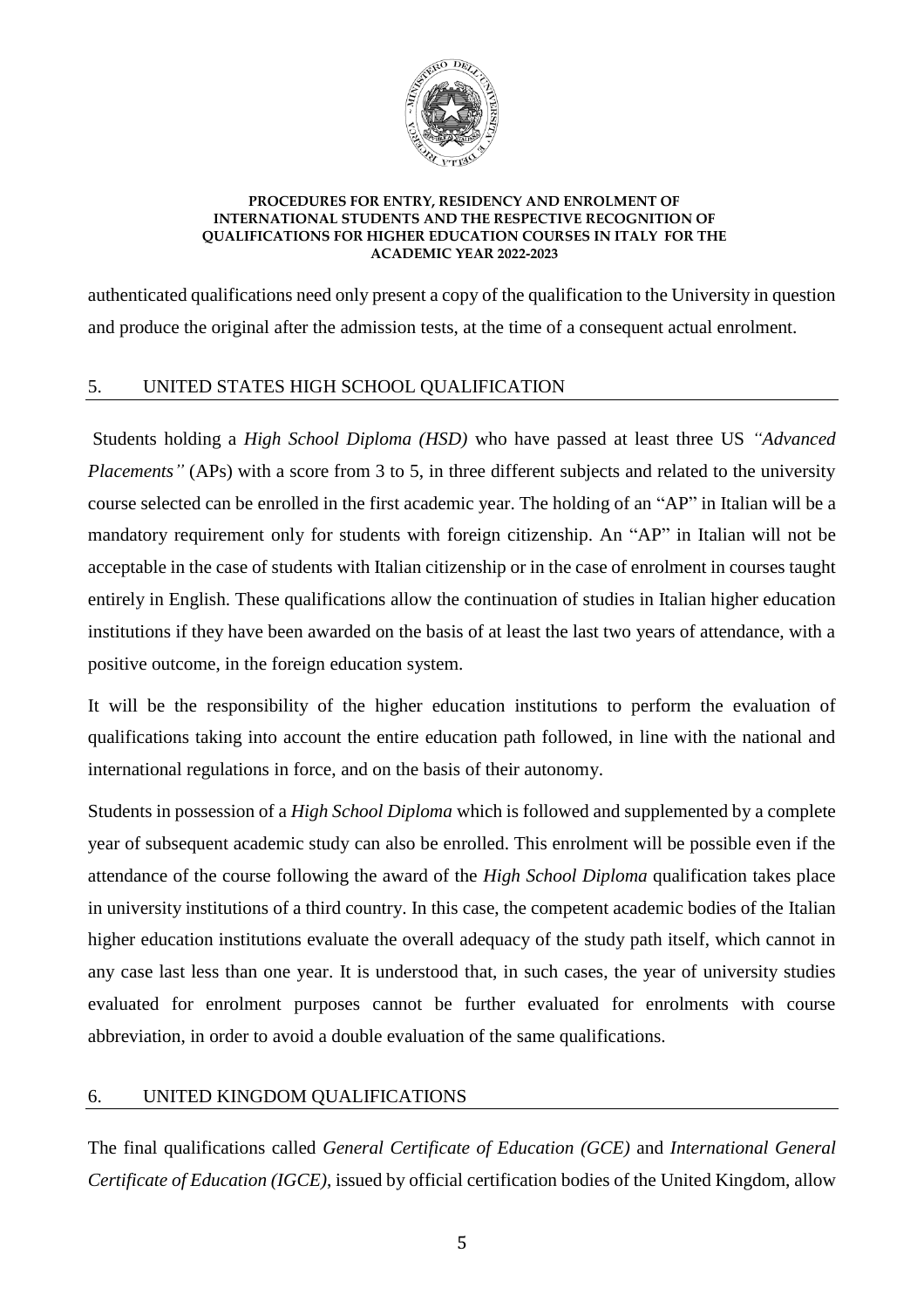

enrolment if they certify that at least three subjects have been passed at an advanced level (*A level*) relevant to the course of study requested, with at least a minimum grade (*passing grade*). The presence of an *A level* in Italian will be required only for students with foreign citizenship, therefore it cannot be counted as part of the three *A levels* required in the case of students with Italian citizenship or in the case of enrolment in courses taught entirely in English.

A combination of 3 different subjects can also be evaluated between *A level* and *Cambridge Pre-U Principal Subjects*. The *Cambridge Pre-U Diploma*, composed of *3 Principal Subjects + Global Perspective and Research*, can be evaluated by institutions of higher education as an alternative to the 3 "A levels" for access to first cycle degrees. It is understood that the presence of an *A level* or a *Pre-U Principal Subject* in Italian will be requested only of students with foreign citizenship, so it cannot be counted as part of those required in the case of students with Italian citizenship or in the case of enrolment in courses taught entirely in English.

The final Diplomas awarded by the British schools listed in Attachment 2 - Paragraph 3, are valid for enrolment at Italian universities in accordance with and following the specific conditions set by the agreements signed between Italy and Great Britain.

Scottish qualifications can be accepted for enrolment if they certify the passing of at least three *Advanced Highers* or, alternatively, 2 *Advanced Highers* and at least 4 *Highers*.

### 7. INTERNATIONAL BACCALAUREATE (IB) QUALIFICATIONS

The Diploma of the International Baccalaureate allows access to higher education in Italy as long as the final qualification, issued by an educational institution recognised by the International Baccalaureate Organization (IBO), meets the following general requirements:

- at least 24 points in six subjects of choice, 12 of which must be obtained at "Higher Level";
- pass awarded in the three principal subjects: *Theory of Knowledge* (TOK), *Creativity*, *Action*, *Service* (CAS) e *Extended Essay* (EE).

IB courses alone, held at educational institutions accredited for the award of the Diploma of the International Baccalaureate, before an IB Diploma Programme Course Results certification, a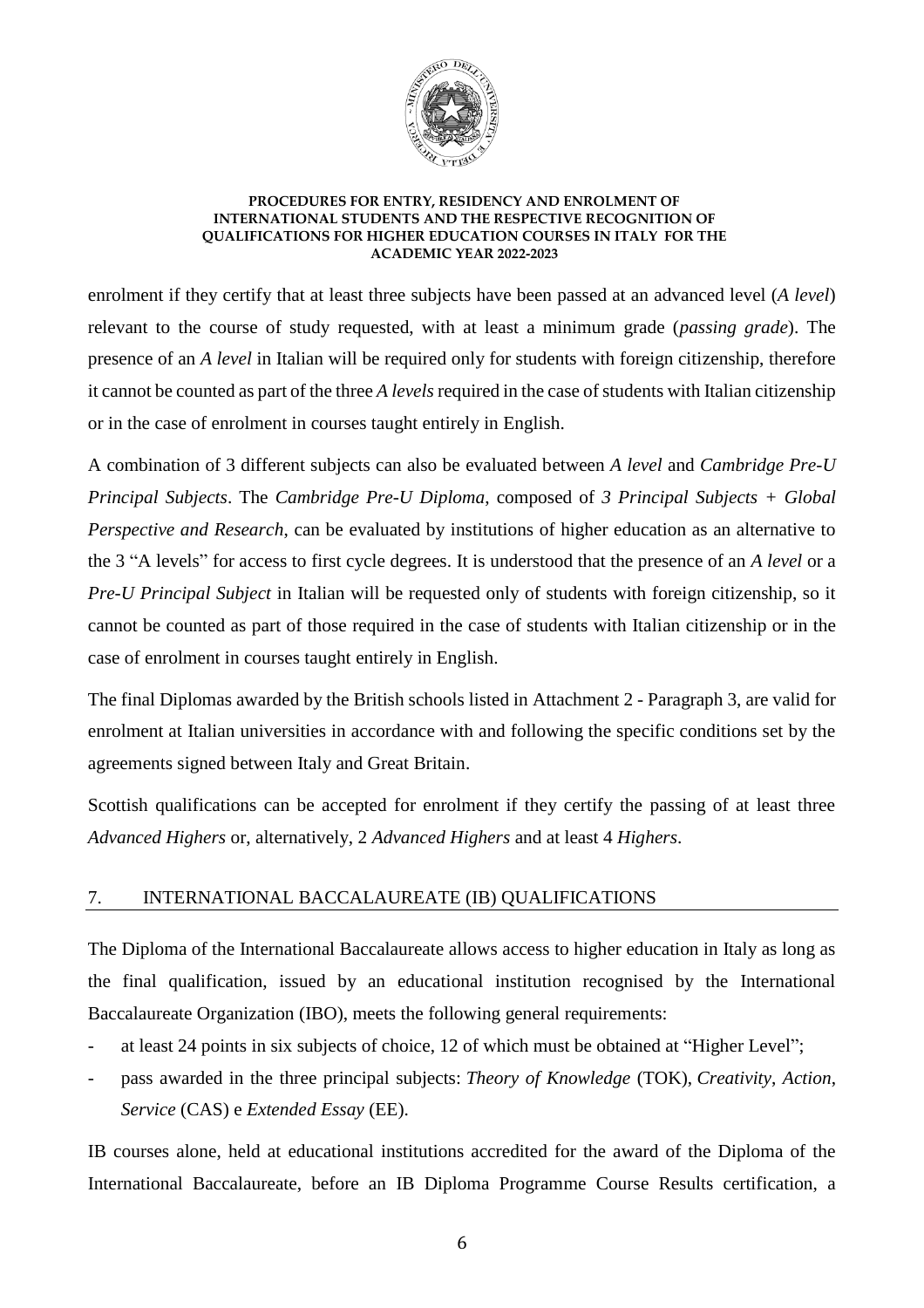

Migration Certificate, or other certification issued independently by the educational institution which does not belong to the national reference system, are not final qualifications and therefore must not be considered suitable for access to higher education.

The diplomas issued by these educational institutions are valid for enrolment in Italian universities provided that the students in possession of the diploma in question have been admitted to the International Baccalaureate course after having obtained the promotion or the eligibility for the penultimate year of the upper secondary school in accordance with the school system of origin (i.e. the  $11<sup>th</sup>$  class or  $12<sup>th</sup>$  class of overall schooling depending on whether, respectively, the school system of origin is organised over 12 years or 13 years of total schooling). In the event that the International Baccalaureate Diploma has been awarded after 11 years of overall schooling, higher education institutions must request a compensation for the missing year as indicated in Attachment 1, Paragraph 2.

Please refer to Attachment 2 for information on exemption from the Italian language test and for the complete list of IB schools registered in the list of the Minister of Education pursuant to Art. 2, Law 738/86 and that, under the conditions provided for by the Ministerial Decree of 18/10/2010, in application of Presidential Decree n. 164 of 2 August 2010, issue qualifications equivalent to the qualifications of "Diploma for passing the final State examination of the upper secondary school education course of study", in compliance with the provisions of the aforementioned reference legislation.

For the purposes of certifying the elements of the Diploma of the International Baccalaureate qualification referring to the listed schools present in the aforementioned list and to the others officially recognised by the International Baccalaureate Organization (IBO), higher education institutions may request candidates in first-cycle courses in Italy in possession of this qualification to submit the Statement of Comparability issued by the Italian ENIC-NARIC centre (CIMEA), instead of an eventual Declaration of Value, taking into account the fact that these recognised schools operate in different countries globally.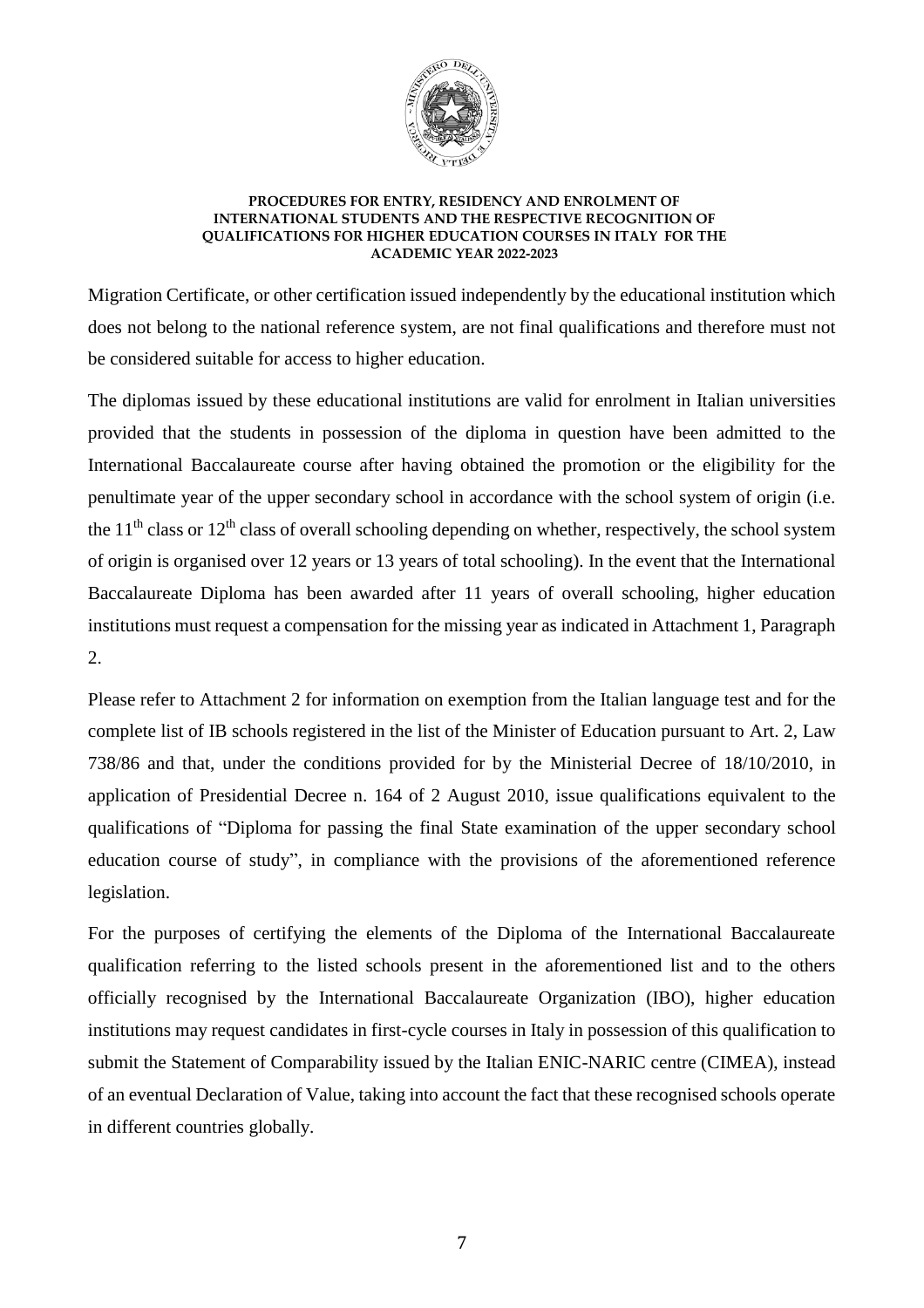

### 8. QUALIFICATIONS ISSUED BY THE EUROPEAN SCHOOLS

The European Baccalaureate qualifications obtained at the European Schools referred to in Law n. 151 of 6 March 1996: "*Ratification and execution of the convention containing the statute of European schools, with attachments, made in Luxembourg on 21 June 1994*" and Law n. 400 of June 1978: "*Ratification and execution of the additional protocol to the protocol of 13 April 1962 concerning the creation of European schools, signed in Luxembourg on 15 December 1975*", and awarded by accredited European Schools, allow access to higher education in Italy.

For the list of European schools and accredited European schools, and for information on exemption from the Italian language test, see Attachment 2.

## 9. QUALIFICATIONS AWARDED BY BRITISH, FRENCH, SPANISH, SWISS AND GERMAN SCHOOLS OPERATING IN ITALY

The final diplomas of the British schools ("*St. George's British International School*", "*The New School*" of Rome and "*Sir James Henderson School*" of Milan), of the French high schools ("*Chateaubriand*" of Rome, "*Stendhal*" of Milan and "*Jean Giono*" of Turin), of the Spanish high school ("*Cervantes*"), of the Swiss schools (Swiss School of Rome and Swiss School of Milan) and of the German schools ("*Deutsche Schulen*" of Milan, Genoa and Rome) are valid for enrolment in Italian universities pursuant to and under the specific conditions set out in the agreements concluded by Italy, respectively, with Great Britain, France, Spain, Switzerland and the Federal Republic of Germany.

For the list of schools and information on the exemption from the Italian language test, see Attachment 2.

## 10. FINAL QUALIFICATIONS OF SECONDARY EDUCATION INSTITUTIONS OF THE REPUBLIC OF SAN MARINO

The final diplomas of secondary education institutions in the Republic of San Marino are equivalent for all legal purposes to the corresponding upper secondary education qualifications of the Italian